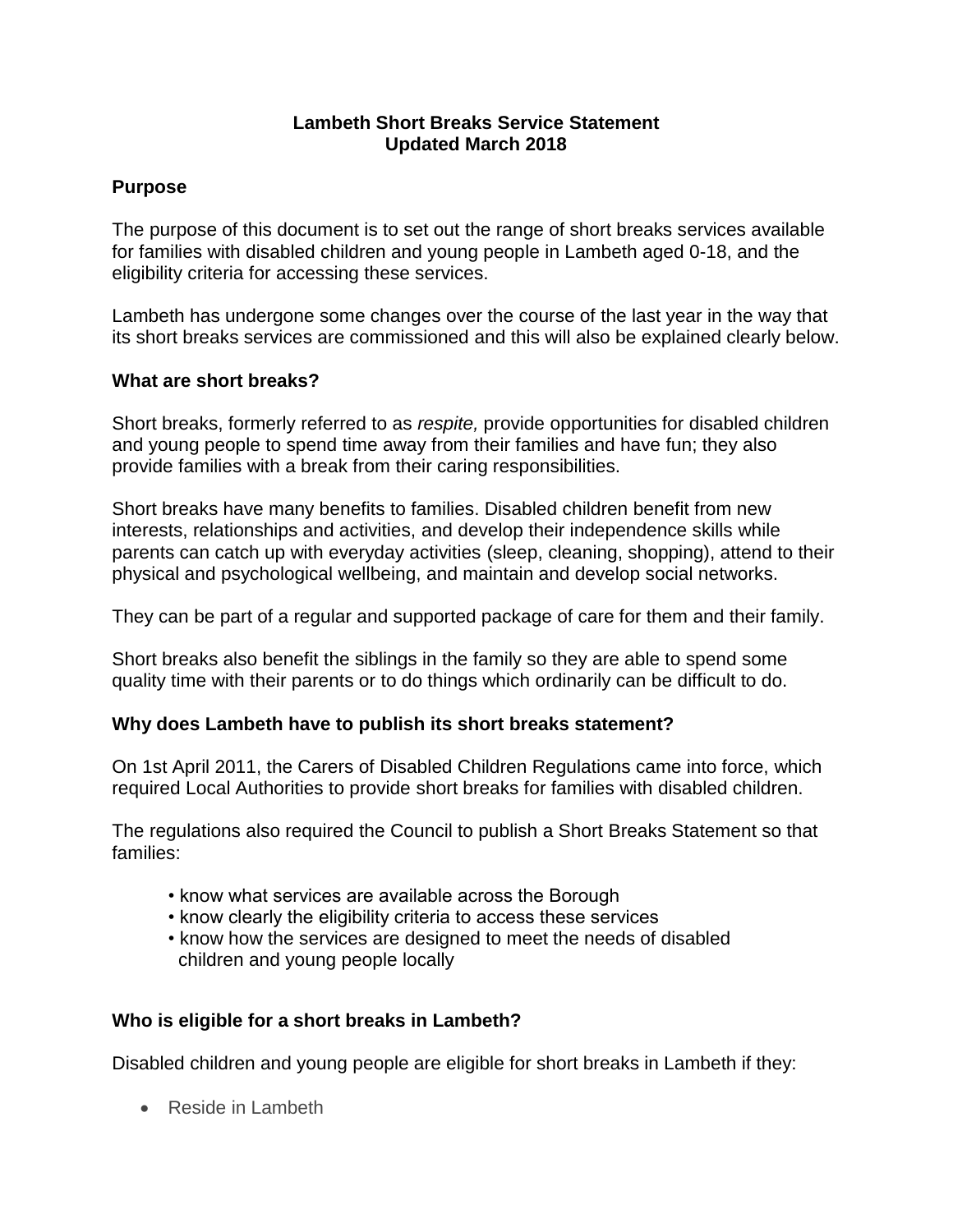- Are between the ages of 0-18
- Have a physical or mental impairment which is likely to have a substantial and long-term adverse effect on his or her ability to carry out normal day to day activities
- This could include children with a sensory impairment, a learning disability, or an autistic spectrum disorder (ASD) with challenging behaviour as a result of their learning disability.
- It also includes children with complex health needs and those with palliative, life limiting or life threatening conditions.

# **What is available in Lambeth?**

There are a range of different short breaks available in Lambeth. Not all disabled children and their families will need the same level of support; some will need more than others because of the nature of their child's disability and their individual family circumstances.

Many disabled children will be able to access universal services with their non disabled peers whist others may need more targeted or specialist support, for example some disabled children may require transport to get to and from their short break, others may need two carers to take them safely into the community.

For other families, the level of need will be such that occasional short breaks will not be enough for them. They may need support with their child's personal care every day, for example, and so would need specialist intervention from the Children with Disabilities Team (CWD).

These different levels of need may be categorized as follows:

#### **Universal**

Many disabled children and their families will not require targeted or specialist short breaks support because they will be able to access universal services locally, which may include sport and leisure centres, outdoor adventure playgrounds or youth clubs.

Information about universal services that may be suitable for disabled children can be found on the Local Offer: [Things to do in Lambeth](https://www.lambeth.gov.uk/send-local-offer/life-and-leisure/things-to-do-in-lambeth)

## **Targeted**

For disabled children and their families who are unable to access mainstream or universal services and who are looking to access some short breaks activities, which may include after school clubs, Saturday clubs or holiday clubs, they can apply directly via our newly appointed Short Breaks Co-ordinator, a role that has been created in 2017.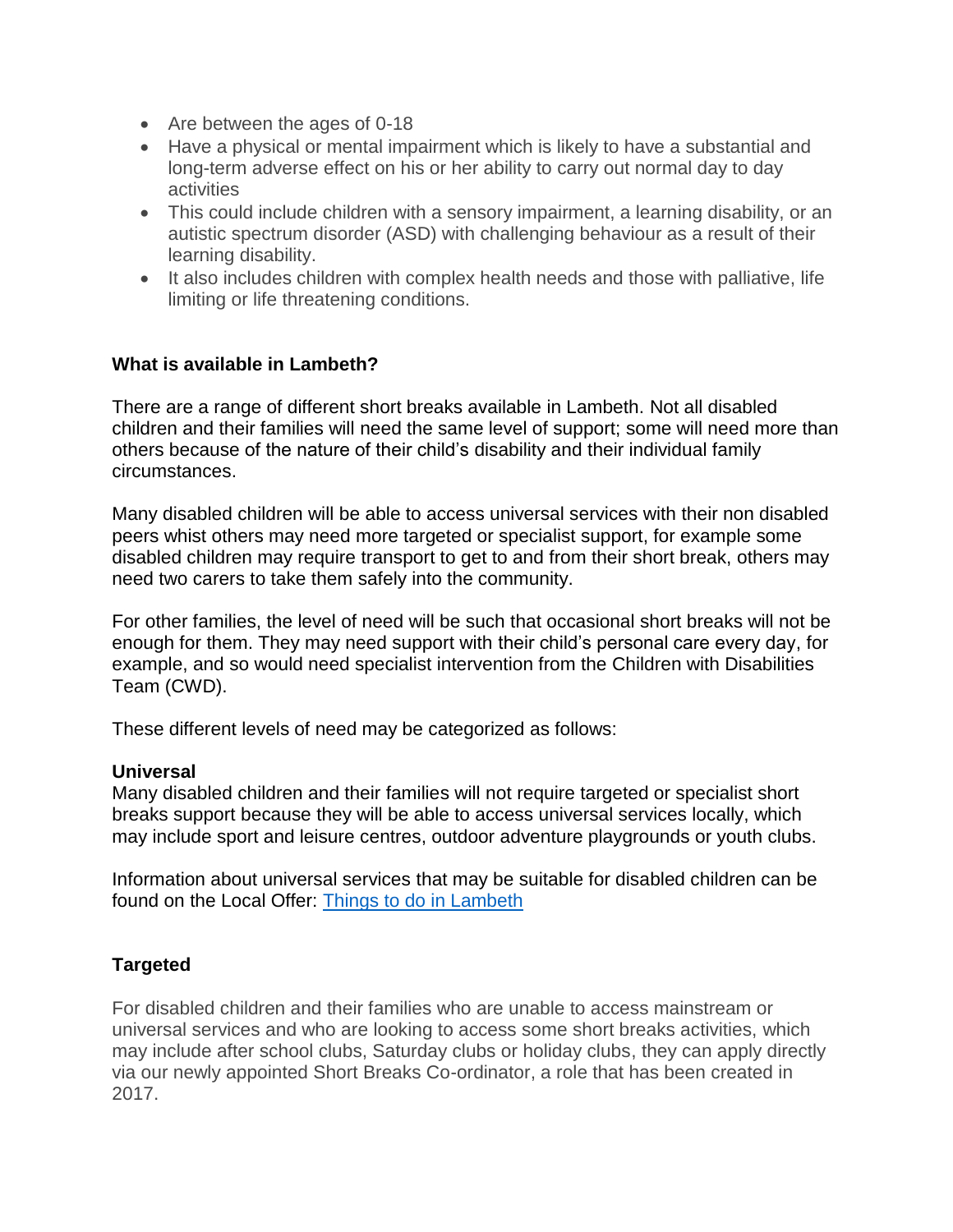The short breaks co-ordinator can be contacted on 020 7 926 1513 or via [lambethshortbreaks@lambeth.gov.uk](mailto:lambethshortbreaks@lambeth.gov.uk)

There has been a change in the way targeted short breaks are provided in Lambeth. They were formerly part of block contracts (sum of money paid directly to provider) and parents could contact the providers directly who would offer places to families.

Places on these different schemes are now managed by the Short Breaks Co-ordinator in the Children with Disabilities Service. Families can still contact the provider directly but it is now the CWD Service that decides whether places can be offered. The purpose of this was to ensure more families with disabled children in Lambeth could access targeted short breaks services.

No social work assessment is required.

Currently there are 7 providers on the framework for targeted short breaks and information on these can be found via the following link (hyperlink). Alternatively, you may contact the Lambeth Short Breaks Co-ordinator on the details above.

These targeted short breaks are aimed at all disabled children and young people in Lambeth *who have a physical or mental impairment which is likely to have a substantial and long-term adverse effect on his or her ability to carry out normal day to day activities.* 

Parents and carers were consulted during 2016 and in early 2017 when the plan to move from block contracts to spot purchasing took place and the re-tendering of the 7 providers on the framework took place.

This led in the summer of 2017 to many more families in Lambeth being able to access short breaks activities.

Typically, the offer will be for 10 days' holiday play scheme during the Easter and Summer holiday period and/or attending an after school club during term time. This will be subject to availability.

## **Specialist**

These are services aimed at the most severe and complex disabled children and young people where more support is needed than may be available through the targeted short breaks offer.

If you feel that this applies to you, then you need to request an assessment from the Children with Disabilities Service. You may do this by contacting the Integrated Referral Hub (IRH) on 020 7926 5555.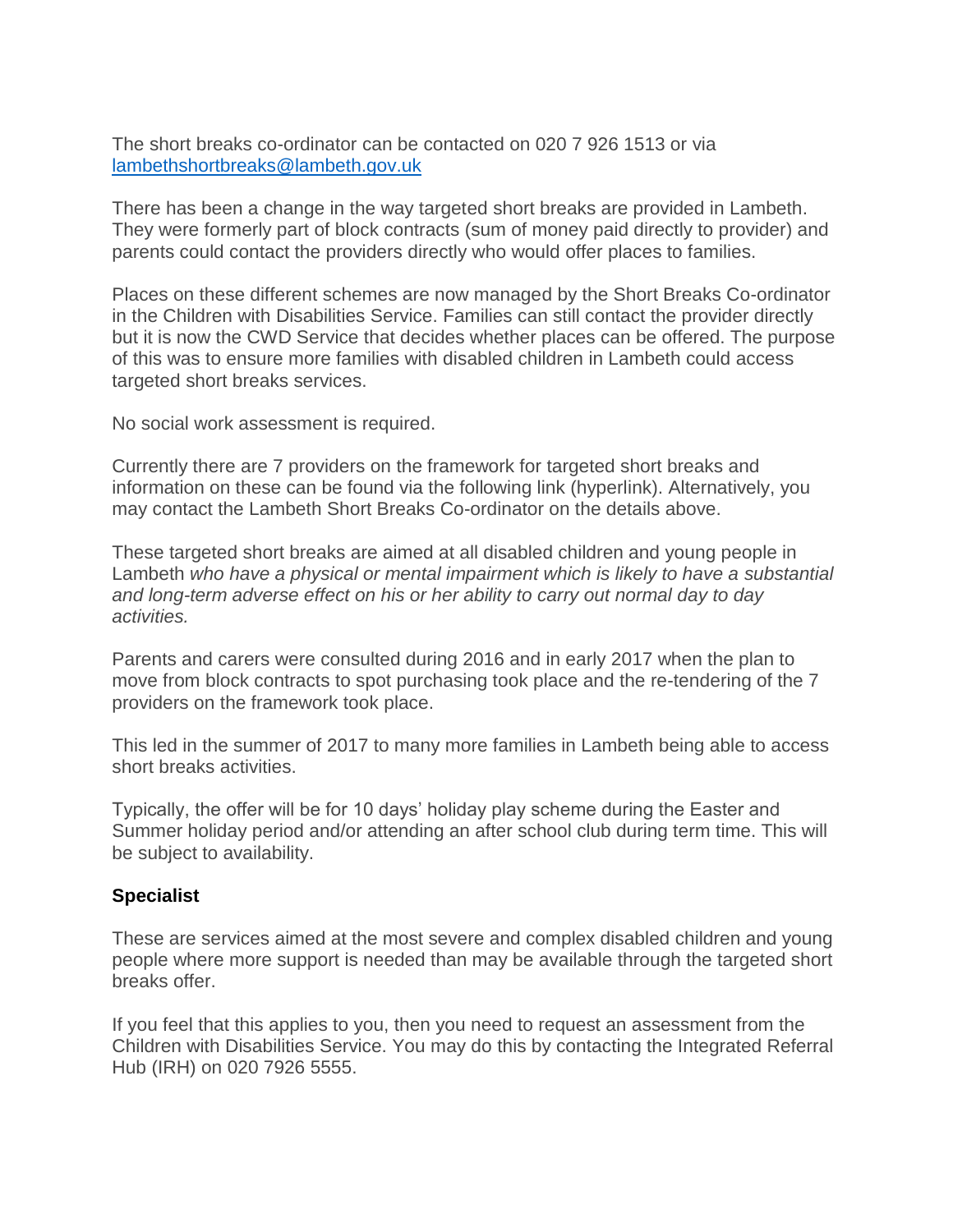Professionals may also call the same number. If you are a professional, please also follow up your referral in writing by filling in the [Multi-agency referral form](https://www.lambeth.gov.uk/sites/default/files/cyp-lambeth-mar-form.docx) and send it to [helpandprotection@lambeth.gov.uk](mailto:helpandprotection@lambeth.gov.uk)

If you want to look at the referral criteria for Children with Disabilities and to read further about how they carry out assessments and what information they may require, then you can refer to the [Lambeth Children with Disabilities Eligibility Criteria](https://www.lambeth.gov.uk/send-local-offer/social-care/children-with-disabilities) under Criteria for getting an assessment.

Specialist support which may be available to your disabled child and to your family, subject to the outcome of a *Child & Family Assessment* include:

- Direct payments
- Domiciliary care and community outreach workers
- A range of short breaks including after school clubs, Saturday clubs and holiday activities
- A combination of the above

## **How children and families can contribute to planning and review of short breaks services.**

We will continue to ask disabled children and young people and their families what they think of services through parent support groups and forums, short breaks youth sessions as well as other events for disabled children and their families. Our aim is to continue to work together to find ways to better meet the needs and improve outcomes for this group of children and young people.

[Feedback on the Lambeth Local Offer](http://mosaic.lambeth.gov.uk:7003/molive/frameset.jsp?mainFrameHref=/molive/controller/subject/PER214071%3FnoWorkViewRefresh%3Dtrue&leftFrameHref=/molive/controller/workview/%3FworkViewState%3DCOMPACT%26currentWorkSegmentIndex%3D2)

Parent Engagement Strategy (Currently under review)

## **Comments and complaints**

Feedback is always welcome. Please let us know what you think about our short breaks services or, if you feel we could do things better, contact our short breaks co-ordinator on 020 7926 1513.

You can also comment via the **Local Offer** 

If you have a complaint about a short breaks service or a member of the disabled children's team, please ask to speak to one of the managers in the Children with Disabilities Service on 020 7926 6916. You may also make a formal complaint via the Lambeth Complaints Service on 020 7926 9694 or [complaints@lambeth.gov.uk](mailto:complaints@lambeth.gov.uk)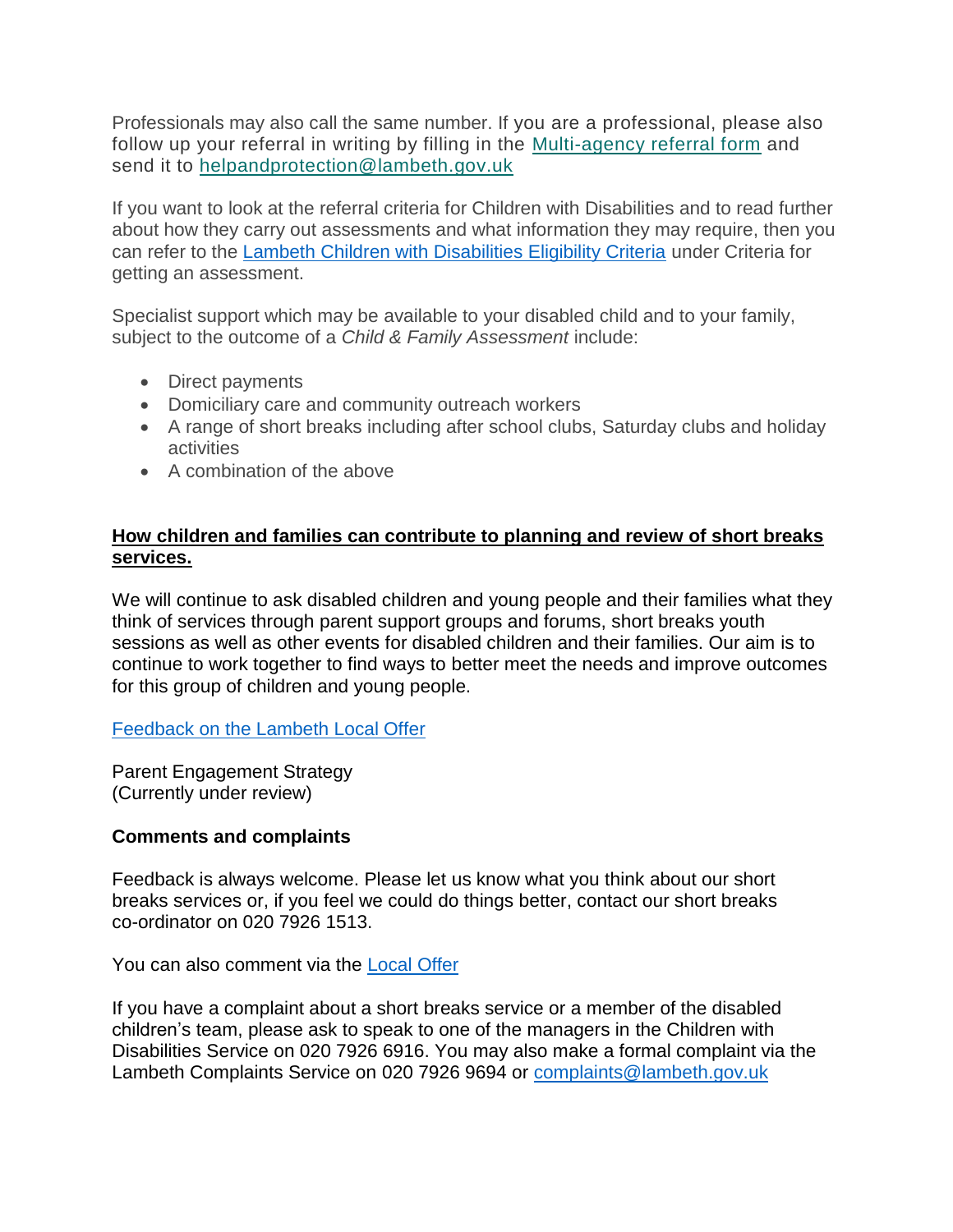#### **Useful contact and resources**

Contact (formerly *Contact a Family*) Website: Contact - [Lambeth division](https://contact.org.uk/advice-and-support/local-support-services/contact-in-your-area/offices/lambeth/?s=&t=rg&r=1277) Telephone: 020 7326 5270 Email: [lambeth.office@contact.org.uk](mailto:lambeth.office@contact.org.uk) Address: Weare336, 336 Brixton Road, London, SW9 7AA

Lambeth Families Information Service Website: [FIS](https://www.lambeth.gov.uk/children-young-people-and-families/families-information-service) Telephone: 020 7926 9558 Email: [fis@lambeth.gov.uk](mailto:fis@lambeth.gov.uk)

Short breaks co-ordinator Website: [Lambeth Short Breaks Service](https://www.lambeth.gov.uk/send-local-offer/social-care/short-breaks-for-disabled-children) Email: [lambethshortbreaksservice@lambeth.gov.uk](mailto:lambethshortbreaksservice@lambeth.gov.uk) Tel: 020 7926 1513

Lambeth Children with Disabilities Service Email: [CWDTeam@lambeth.gov.uk](mailto:CWDTeam@lambeth.gov.uk) Tel: 020 7926 6916

Lambeth Parent/Carer Forum Email: [info@lambethparentforum.com](mailto:info@lambethparentforum.com)

Local Offer website [Lambeth Local Offer](https://www.lambeth.gov.uk/send-local-offer)

**Transitions** [Young adults 14 -](https://www.lambeth.gov.uk/send-local-offer/young-adults-14-to-25/how-our-help-from-social-care-changes-at-18) 25

## **Common questions**

#### **Where to get help for an under 5 child?**

Please see the 'Childcare and early years' section of the [Lambeth Local Offer](https://www.lambeth.gov.uk/send-local-offer) page for links to further support.

#### **How do I find out what short breaks are available in Lambeth?**

Please see the information and links available under [Lambeth Short Breaks Service](https://www.lambeth.gov.uk/send-local-offer/social-care/short-breaks-for-disabled-children)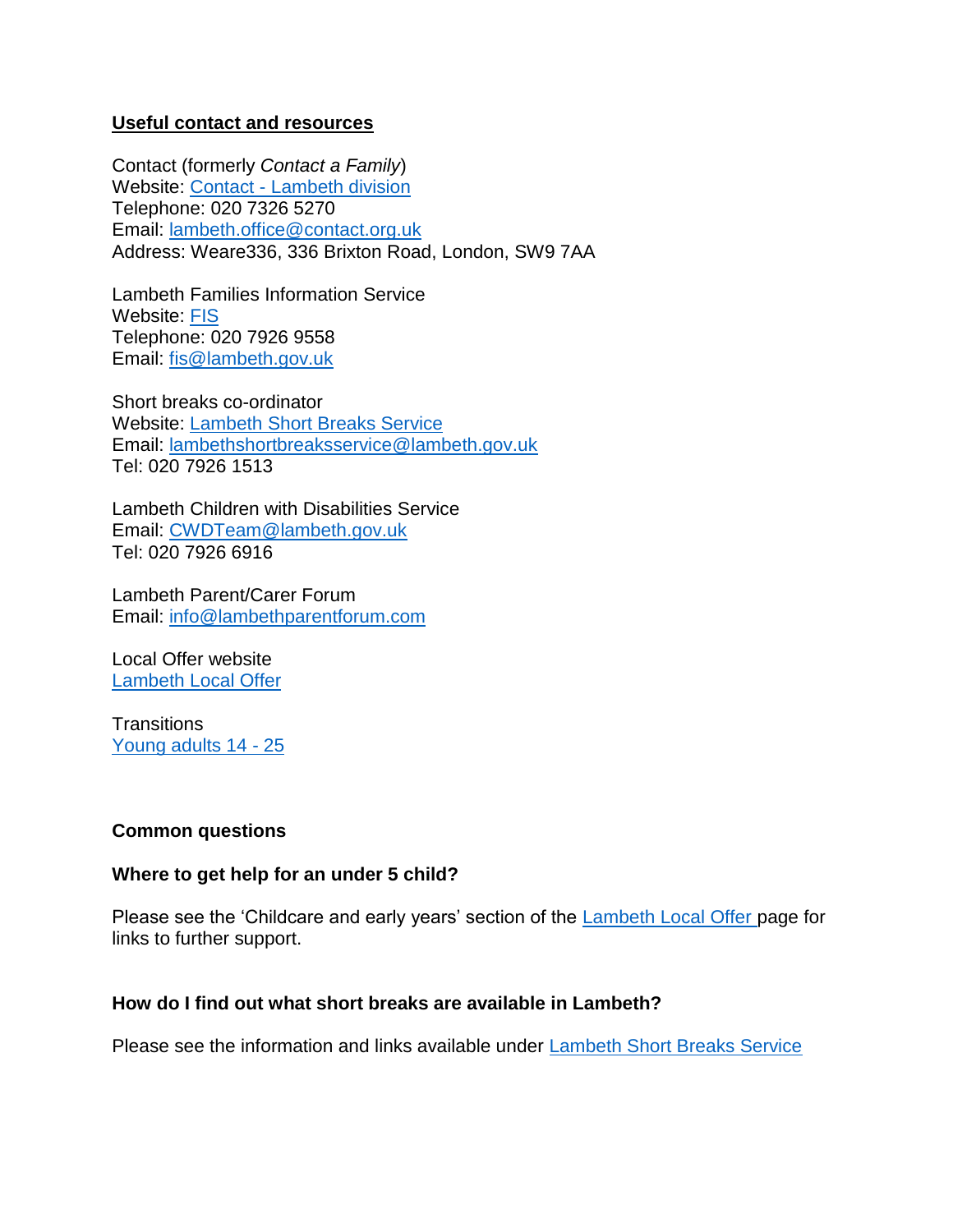# **What if I am not happy with my child's short break activity?**

Please contact the Short Breaks Co-ordinator on 020 7926 1513 or [lambethshortbreaksservice@lambeth.gov.uk](mailto:lambethshortbreaksservice@lambeth.gov.uk) for further information and advice.

## **When will my son/daughter require a social work assessment?**

Please see the eligibility criteria for Children with Disabilities - Lambeth Children with [Disabilities Eligibility Criteria](https://www.lambeth.gov.uk/send-local-offer/social-care/children-with-disabilities)

#### **How can I become more involved as a parent?**

You can call Contact (previously known as Contact a Family) for information regarding parent forums and coffee mornings, workshops, training, and events on 020 7326 5270 or email via [lambeth.office@contact.org.uk.](mailto:lambeth.office@contact.org.uk) Additionally you can contact Rosemary Merrick regarding the Lambeth Parent/Carer Forum on info@lambethparentforum.com.

#### **How do I get discounts for fun local and national activities, for example Legoland?**

Please contact Tracey Imms on 020 7926 9140 or [Liberty@lambeth.gov.uk](mailto:Liberty@lambeth.gov.uk) to access the Lambeth Liberty Card. This will require a child to join the disability register, also managed in Lambeth by Tracey Imms.

#### **What if I want to meet with a representative of Children with Disabilities face to face?**

Please come to the SEN/CWD parent coffee mornings. These are usually held on the third Wednesday of each month, with a representative from CWD attending at alternate meetings (every 2 monthly). The meetings are at Weare336, 336 Brixton Road, London, SW9 7AA, between 10.30am and 11.30am. Please contact the Short Breaks Co-Ordinator on 020 7926 1513, or SEN Team on 020 7926 9460, to confirm dates of meetings.

## **What if I want to set up a local project that supports disabled children?**

Please contact Marie Keeley or Natalie Thomsen in Children's Commissioning. Marie Keeley: 020 7926 5134 or MKeeley@lambeth.gov.uk Natalie Thomsen: 020 7926 6212 or NThomsen@lambeth.gov.uk

## **Where can I find out more information about SEND services in Lambeth?**

Please see the selection of links available on the [Lambeth Local Offer](https://www.lambeth.gov.uk/send-local-offer)

## **What are health services are available in Lambeth for my child?**